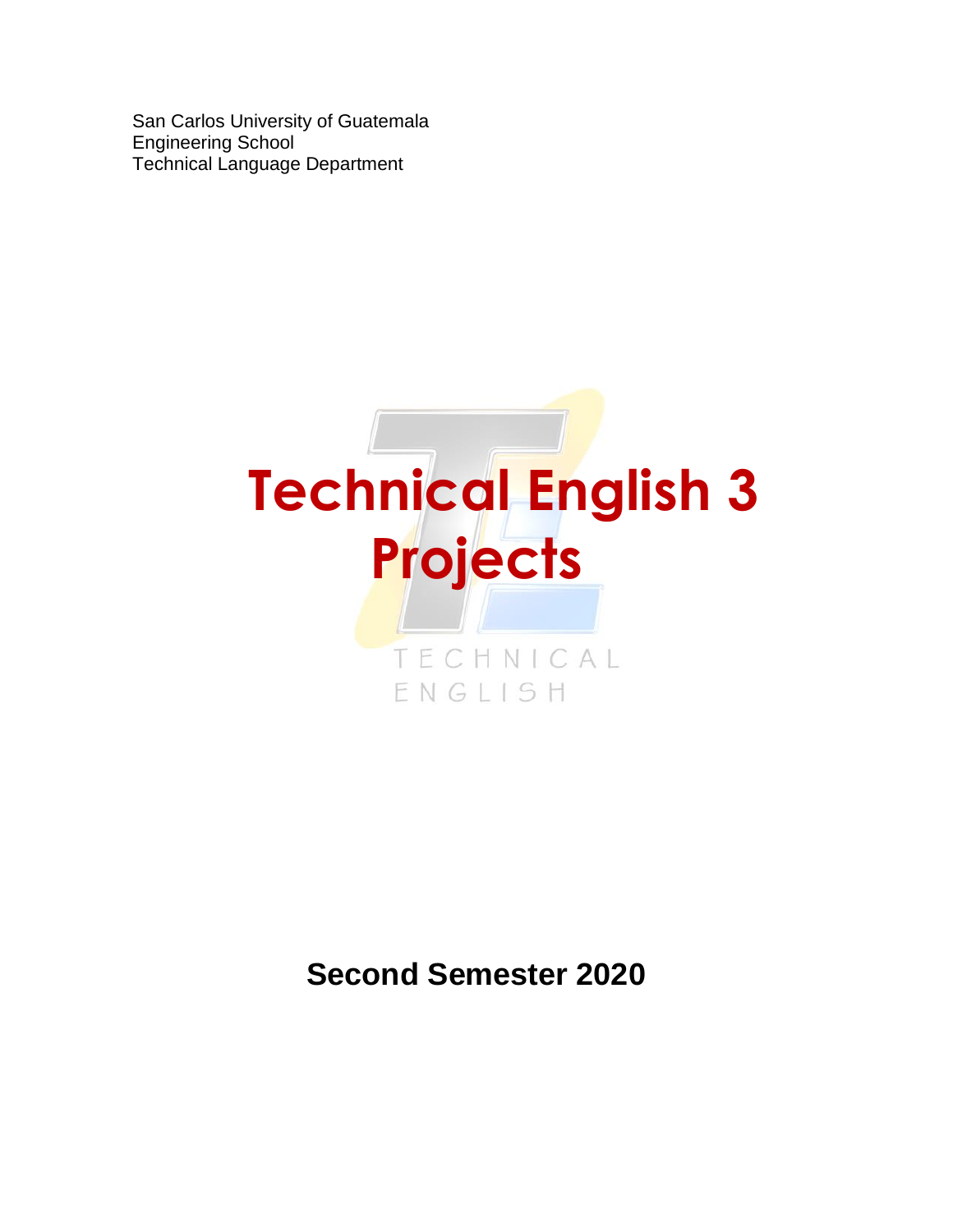



# **General Specifications**

The projects have to be done in the groups ALREADY established in class. The date to present this report is October 12th/13th (The first of these two days in which you have class).

Only the coordinator or one representative of the group will upload the following documents to the UEDI Platform activity associated with this project:

- **1. A text editor document:** This is the digital report in Microsoft Word and a PDF format following the structure and requirements specified in this text.
- **2. A slide presentation:** This is a digital presentation in Microsoft PowerPoint developing the topic that has been chosen from this text.

You will choose **ONLY ONE PROJECT PER GROUP,** which is the one according to the dominant career of the members of your group. For example, in a group of 5 people, if you have three chemical engineering students you have to make the chemical engineering project because of the majority of members from that career. If there is a tie (empate) of the number of members (two dominant careers, for example 2 industrial, 2 chemical and 1 mechanical) choose in consensus one of the two careers that tied.

| Presentation                                | / 15    |
|---------------------------------------------|---------|
| Introduction                                | 15      |
| Objectives (1 general and several specific) | 20      |
| Investigation (framework)                   | -20     |
| Conclusions                                 | / 25    |
| Annexes                                     | $\cdot$ |
| References (APA Style)                      |         |

The following rubric must be included in the **second page** of the work.

For this project, the following style and content of **cover page** has to be used: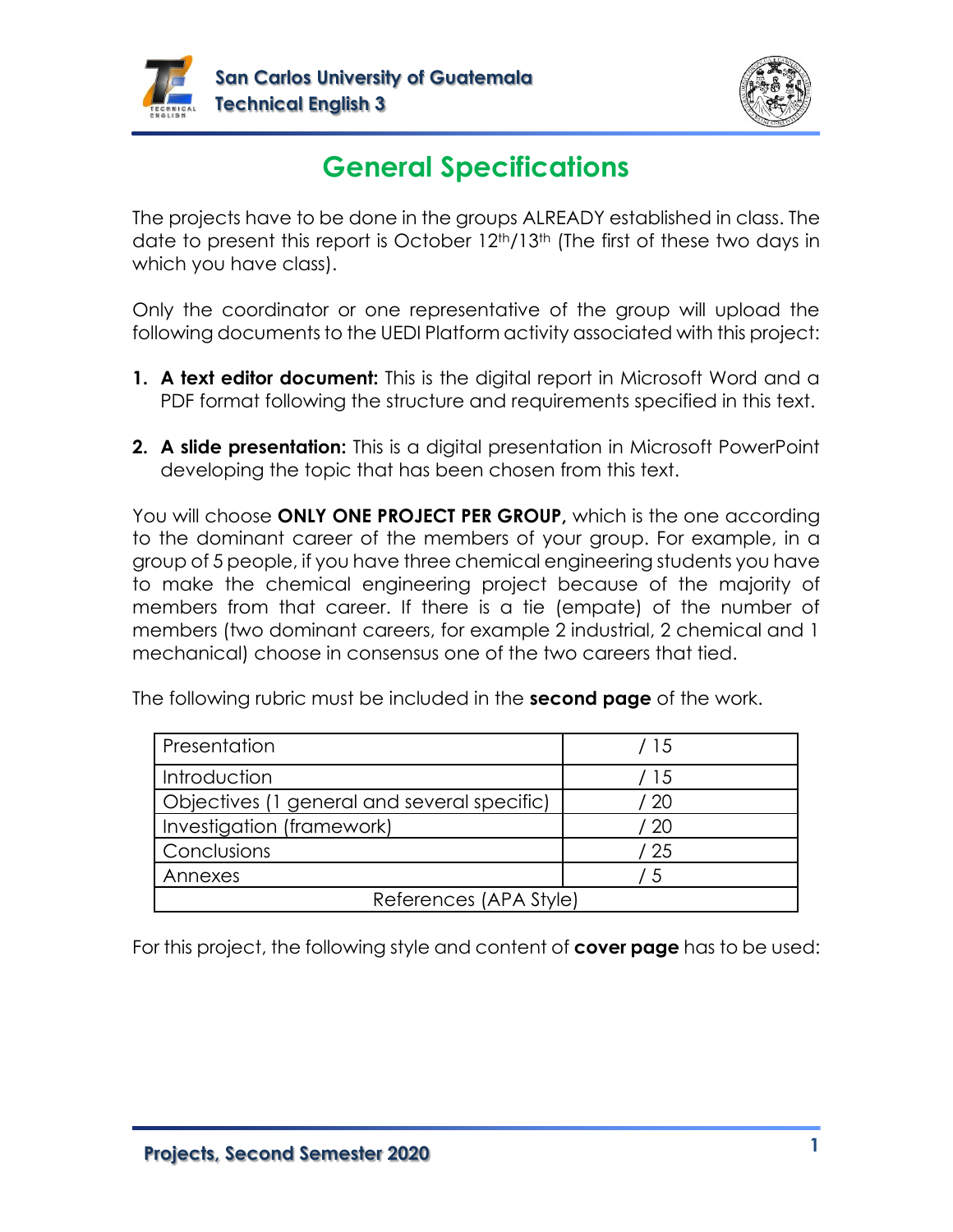

\_\_\_\_\_\_\_\_\_\_\_\_\_\_\_\_\_\_\_\_\_\_\_\_\_\_\_\_\_\_\_\_\_\_\_\_\_\_\_\_\_\_\_\_\_\_\_\_\_\_\_\_\_\_\_\_\_\_\_\_\_\_\_\_\_\_

## **Name of the assignment:**

| <b>Name</b> |
|-------------|
|             |
|             |
|             |
|             |
|             |
|             |
|             |
|             |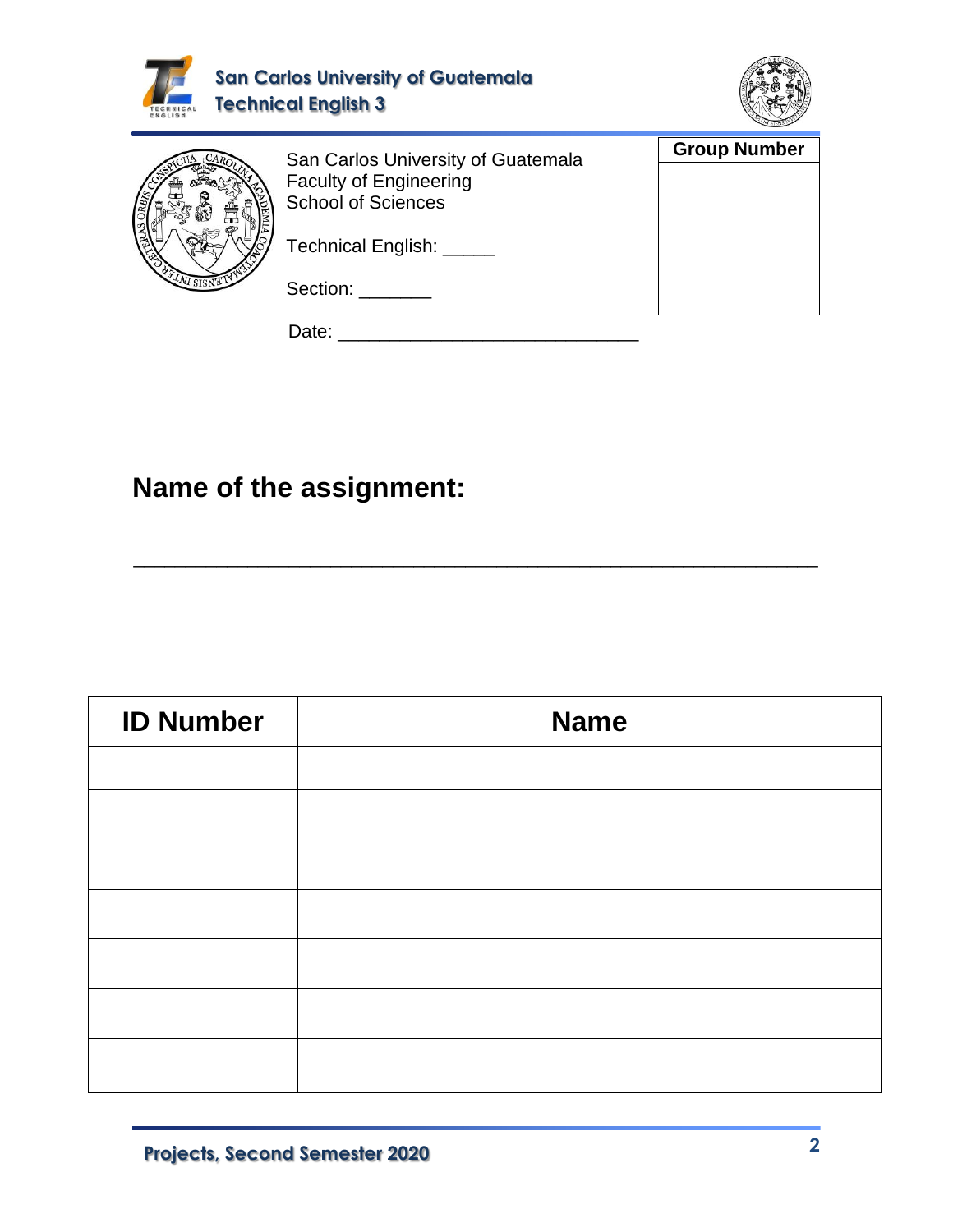



# **Civil Engineering**

**Topic:** Quality Control

**Project Name:** Construction Quality Control

**Objective:** To obtain a solid idea of how Quality Control is transcendental in all types of physical constructions.

**General Description:** This project consists in researching about the different Quality Control tools, in order to determine through an analysis which of them are the ideal for Civil Engineering construction applications or processes such as: infrastructure, roads, buildings, sewage systems, etc.

### **Procedure**

The students are going to investigate about the different Quality Controls tools, utilizing for that purpose the gathering of videos, recordings, articles, websites and other sources summarized in a structured report.

The project must include an applied example of the tool which was chosen, ideally with a real life situation.

It is mandatory to include an evidence of every member of the group of students participating actively in the progress of the project.

### **Structure of the report**

- A written report that will be presented in a CD in Word and PDF formats. The minimum aspects to be covered are:
	- 1. Cover Page
	- 2. Index
	- 3. Introduction
	- 4. Objectives (one general and at least three specific)
	- 5. Theoretical and Practical Content (including pictures and quoting if necessary)
	- 6. Conclusions
	- 7. Annexes
	- 8. Bibliography or electronic references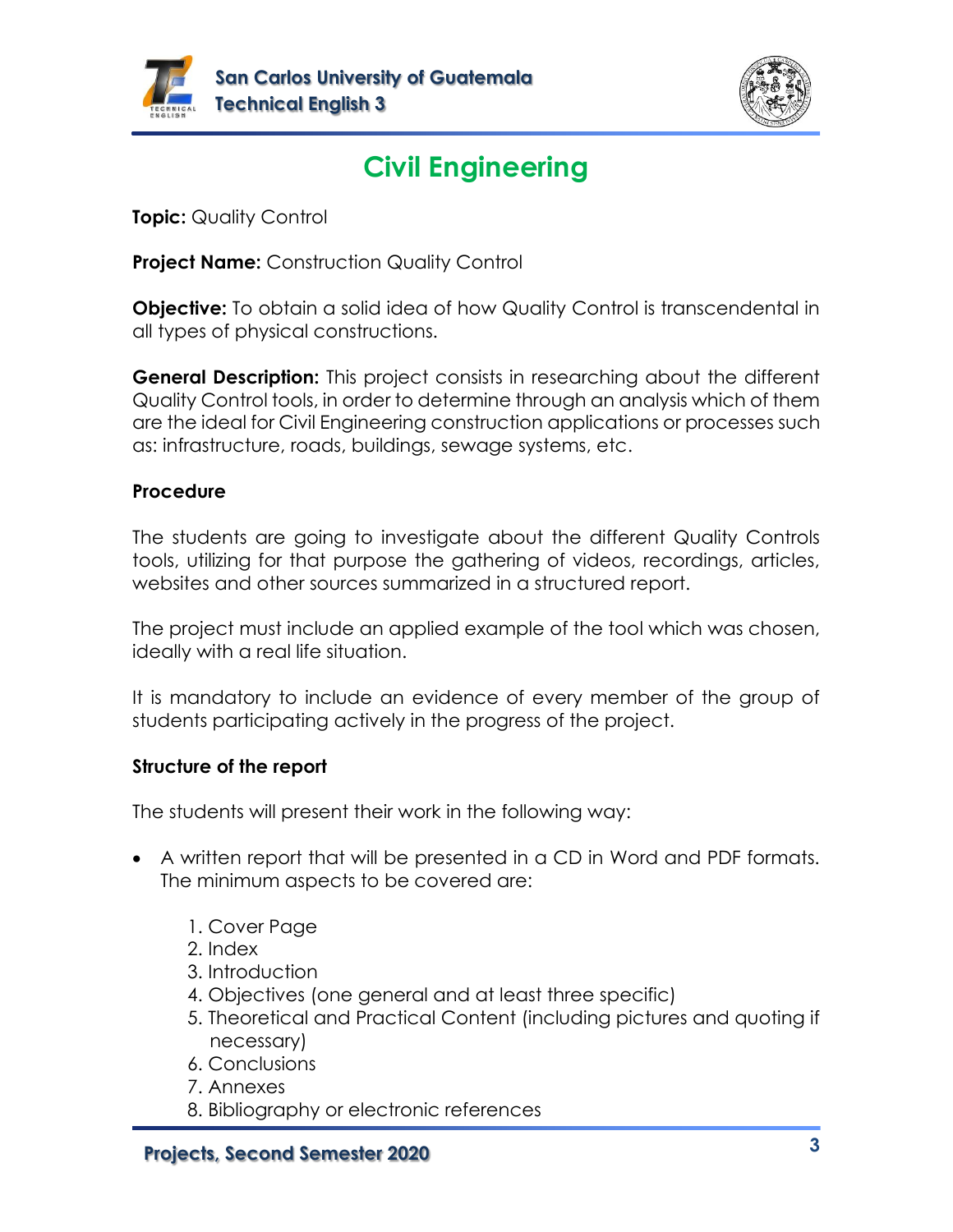



• A video of the group members describing COMPLETELY in English the way Quality Control influences in Civil Engineering and citing a specific example.

- 1. Assurance 11. Instrument 21. Precision
- 2. Audit 12. Interpretation 22. Quality
- 3. Batch 13. ISO 23. Quality
- Assessment
- 4. Calibrate 14. Kanban 24. Quality Assurance
	-
- 5. Competence 15. Maintenance 25. Sampling
- 6. Contractor 16. Measurement
- 7. Control Chart 17. Method
- 8. Document Control 18. Organization
- 9. Evaluation 19. Peer
- 10. Expenditure 20. Personnel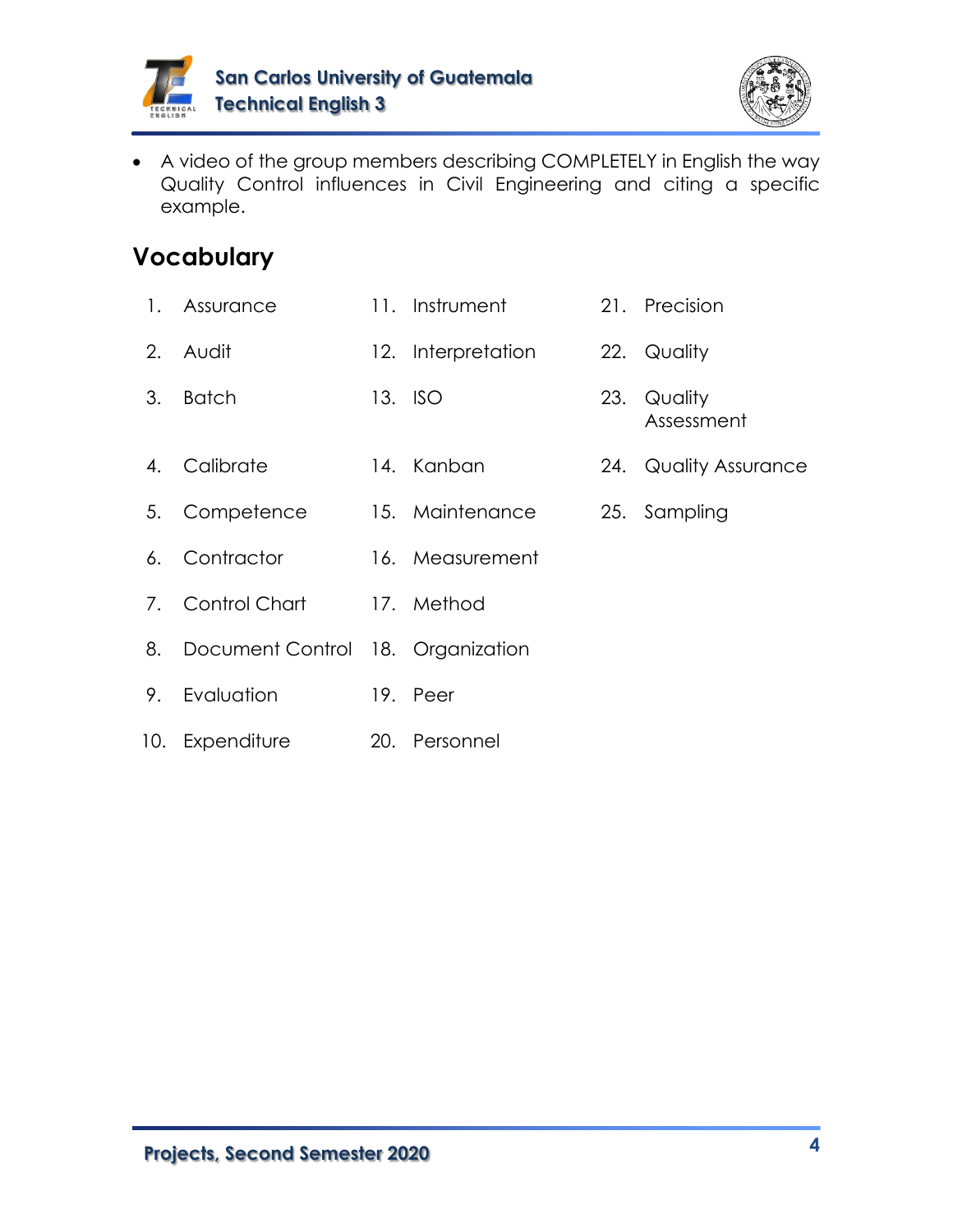



# **Industrial Engineering**

**Topic:** Process Diagrams

**Project Name:** The application of process diagrams in industry

**Objective:** To make a description of the manufacturing of a process focused on the actions implied in order to get the final product.

**General Description:** This project consists in researching about the production of one specific product. It is mandatory to include ALL the work stations and procedures implied in the production, from the raw materials area to the final product.

### **Procedure**

The students have to visit a production plant or a small business where a product of any type is manufactured. The steps of this task are the following:

1. Write a verbal description of the manufacturing process, step by step, including the necessary time for every single action implied in the production (This is a sequential paragraph of the production process).

2. Elaborate the operations diagram of the product's production. The following have to be included: operations, inspections and the combination of those.

3. Elaborate the process flow diagram, including all the components of the operations diagram plus delays, transportations and storages.

4. Elaborate the Process Travel Diagram taking care of placing the different steps of the process flow diagram in the plant's layout (plan view).

### **Structure of the report**

- A written report that will be presented in a CD in Word and PDF formats. The minimum aspects to be covered are:
	- 1. Cover Page
	- 2. Index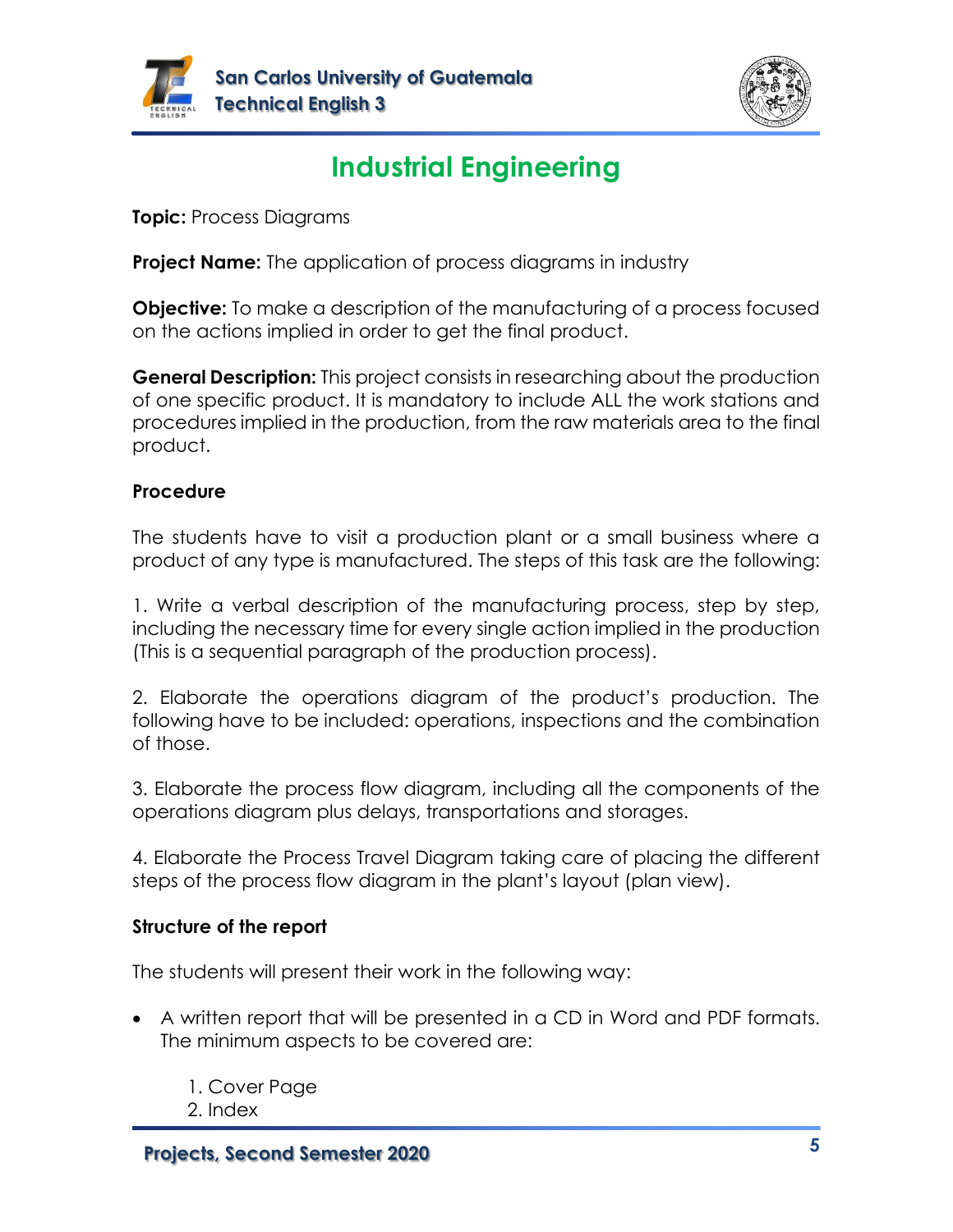



- 3. Introduction
- 4. Objectives (one general and at least three specific)
- 5. Theoretical and Practical Content (including pictures and quoting if necessary)
- 6. Conclusions
- 7. Annexes
- 8. Bibliography or electronic references
- A video of the group members describing COMPLETELY in English the production process as well as explaining the different diagrams. At least one member has to record the process in the selected plant or small business (a tour of the production process).

| $\mathbf{1}$ .  | Header                          |     | 11. Number (verb) 21. Standard |                     |
|-----------------|---------------------------------|-----|--------------------------------|---------------------|
| 2.              | Body (of a diagram) 12. Storage |     |                                | 22. Raw materials   |
| 3.              | Summary                         |     | 13. Delay                      | 23. Checking (noun) |
| 4.              | Operation                       |     | 14. Transportation             | 24. Forklift        |
| 5.              | Inspection                      |     | 15. Transformation             | 25. Transfer        |
| 6.              | Combined<br>operation           |     | 16. Quality                    |                     |
| 7.              | Efficiency                      |     | 17. Symbol                     |                     |
| 8.              | Productivity                    |     | 18. Assembly                   |                     |
| 9.              | Analyst                         | 19. | Diagram                        |                     |
| 10 <sup>°</sup> | Sequence                        |     | 20. Travel                     |                     |
|                 |                                 |     |                                |                     |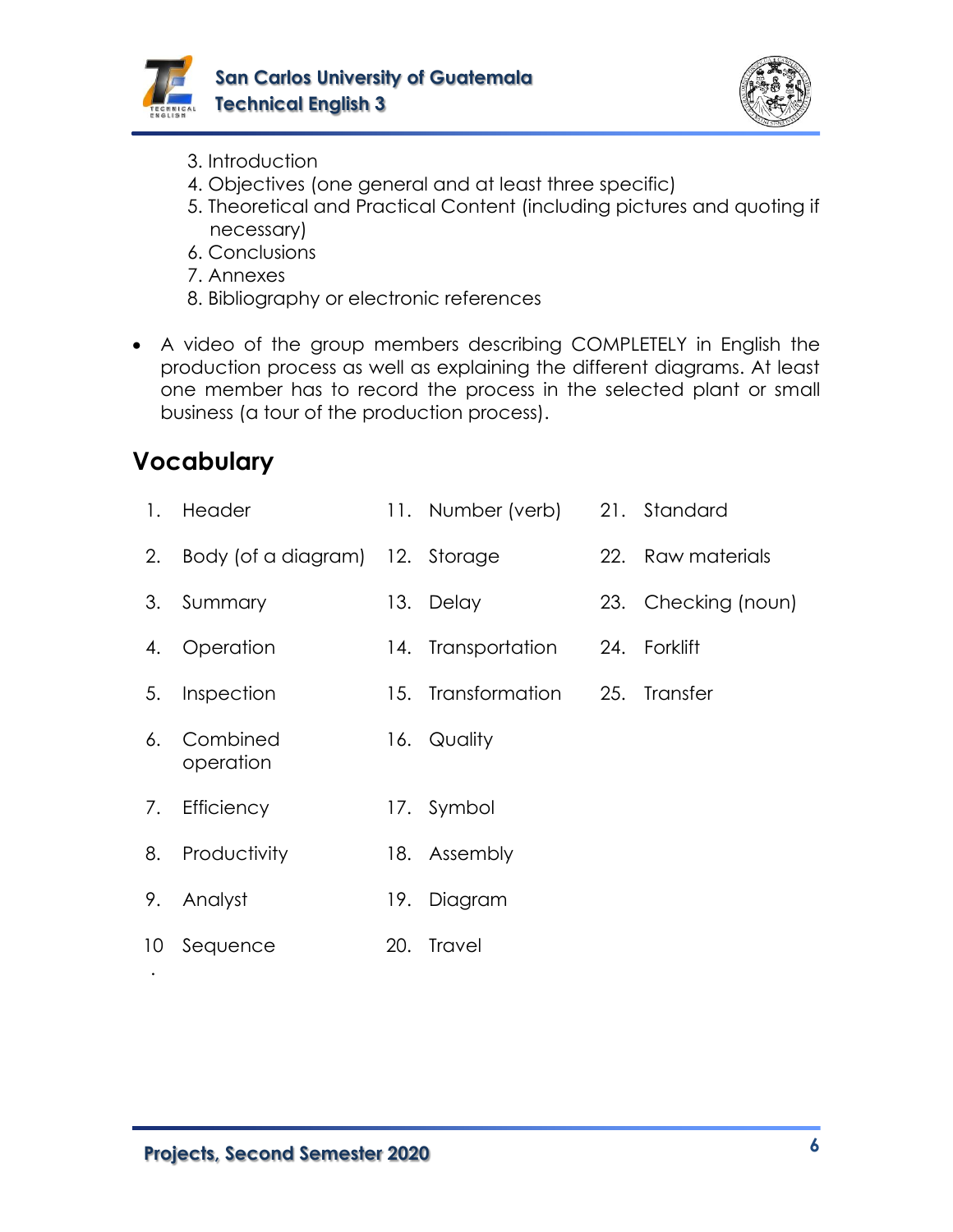



# **Science and Systems Engineering**

**Topic:** Lean Manufacturing

**Project Name:** Creation of value through programming

**Objective:** To propose the foundations of hypothetical software that will ease the attainment of lean manufacturing in a determined industry.

**General Description:** This project consists in choosing one type of industry (footwear, fabric, apparel, etc.) and proposing with the adequate basis the main components of hypothetical software that will facilitate lean manufacturing

#### **Procedure**

The students will concatenate the fundamentals of lean manufacturing with the different programming languages or databases manipulation in order to describe which aspects should be taken in consideration for an eventual program with these characteristics. It is important to notice that this purpose is going to be focused ONLY IN ONE type of industry, previously chosen by the work group and approved by the corresponding teacher.

#### **Structure of the report**

- A written report that will be presented in a CD in Word and PDF formats. The minimum aspects to be covered are:
	- 1. Cover Page
	- 2. Index
	- 3. Introduction
	- 4. Objectives (one general and at least three specific)
	- 5. Theoretical and Practical Content (including pictures and quoting if necessary)
	- 6. Conclusions
	- 7. Annexes
	- 8. Bibliography or electronic references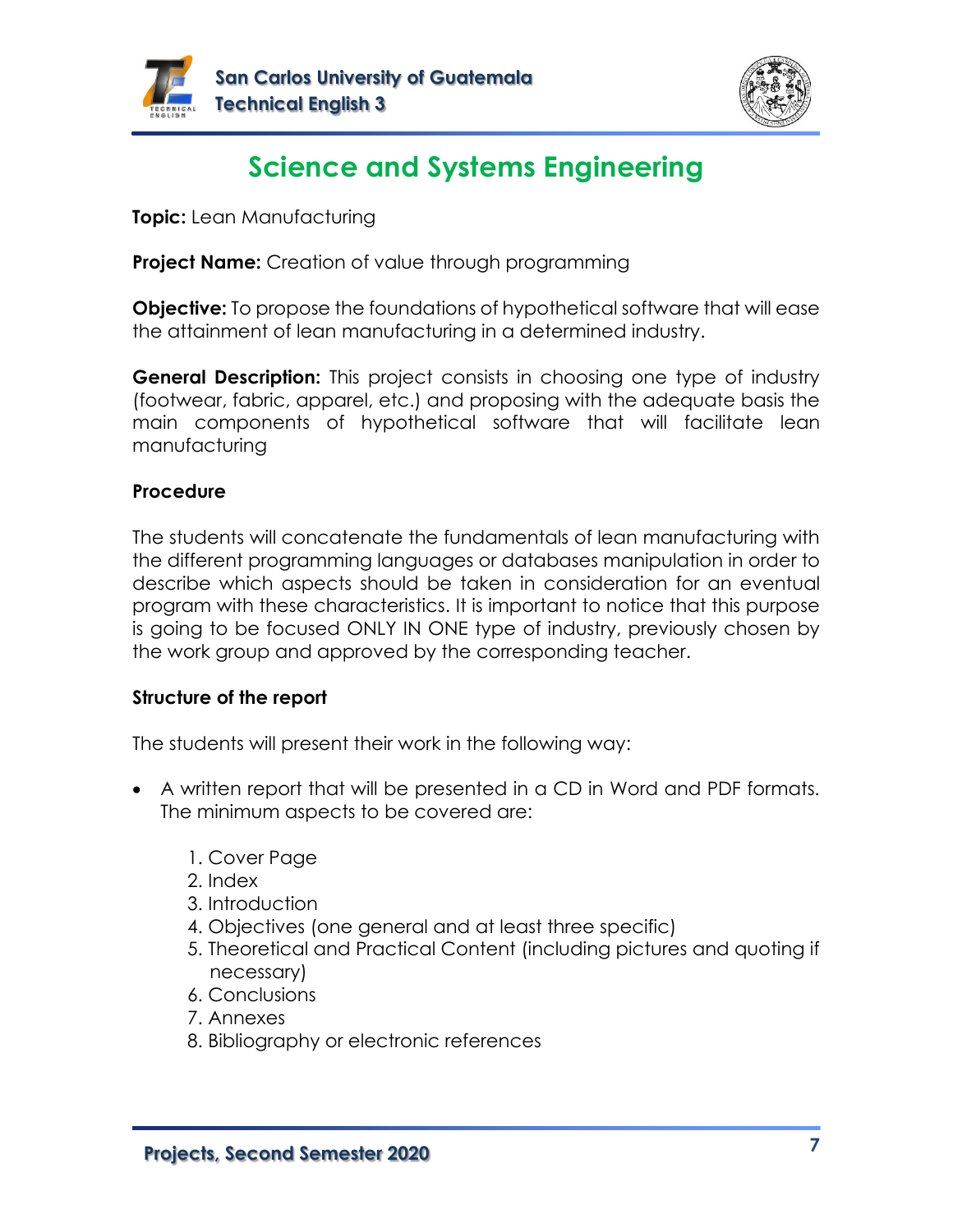



• A video of the group members describing COMPLETELY in English the way in which computer programming can be useful in order to achieve lean manufacturing in a specific type of industry.

| 1.  | 5s                                        |     | 11. Manufacturing<br>Resources<br>Planning (MRP) | 21. Sort         |
|-----|-------------------------------------------|-----|--------------------------------------------------|------------------|
| 2.  | Autonomation                              |     | 12. Motion                                       | 22. Standardize  |
| 3.  | <b>Bottleneck</b>                         |     | 13. Muda                                         | 23. Sustain      |
| 4.  | Constraint                                |     | 14. Operations                                   | 24. Transporting |
| 5.  | Continuous<br>Improvement                 |     | 15. Over Processing                              | 25. Waste        |
| 6.  | Delay                                     |     | 16. Overproduction                               |                  |
| 7.  | Enterprise<br>Resources<br>Planning (ERP) |     | 17. Process                                      |                  |
| 8.  | Inspection                                | 18. | <b>Real Value</b>                                |                  |
| 9.  | Inventory                                 |     | 19. Set in order                                 |                  |
| 10. | Making Defective 20. Shine<br>Parts       |     |                                                  |                  |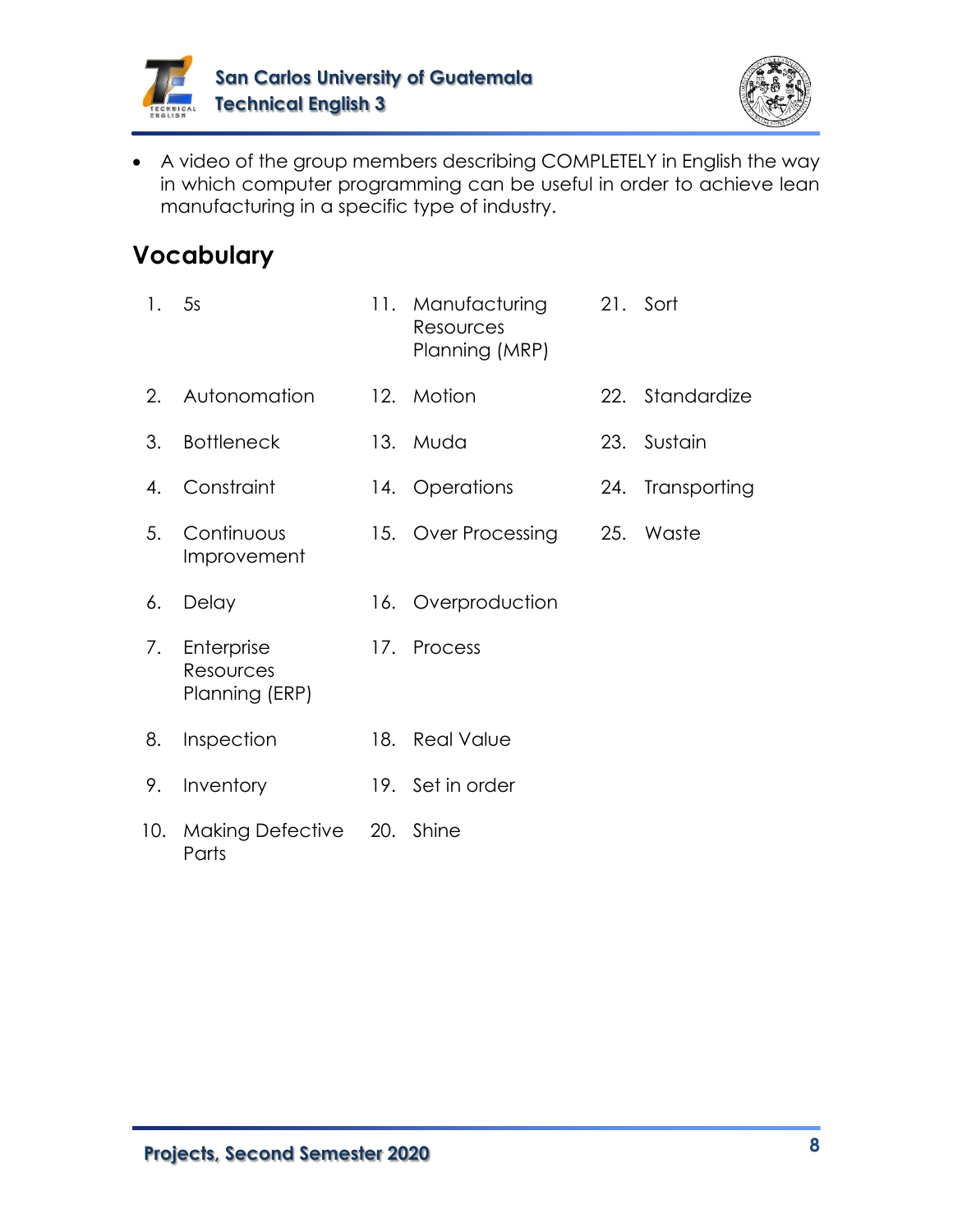



# **Chemical/Environmental Engineering**

**Topic:** Bioethanol

**Project Name:** Greenhouse effect reduced by bioethanol usage

**Objective:** To determine and technically describe the chemicals which reduce the greenhouse effect.

**General Description:** This project consists in determining which chemicals and gases are avoided by bioethanol usage, and how this fact becomes a key aspect for human purposes.

#### **Procedure**

The students are going to make a compilation of the different types of gases and chemicals that are suppressed by bioethanol usage and that have a direct influence in the growth of the greenhouse effect, this gathering will be supported by videos or documentaries related to the topic.

The project must include an applied example of an environmental benefit obtained as a consequence of bioethanol usage, specifically mentioning and describing the chemicals or gases implied.

It is mandatory to include an evidence of every member of the group of students participating actively in the progress of the project.

#### **Structure of the report**

- A written report that will be presented in a CD in Word and PDF formats. The minimum aspects to be covered are:
	- 1. Cover Page
	- 2. Index
	- 3. Introduction
	- 4. Objectives (one general and at least three specific)
	- 5. Theoretical and Practical Content (including pictures and quoting if necessary)
	- 6. Conclusions
	- 7. Annexes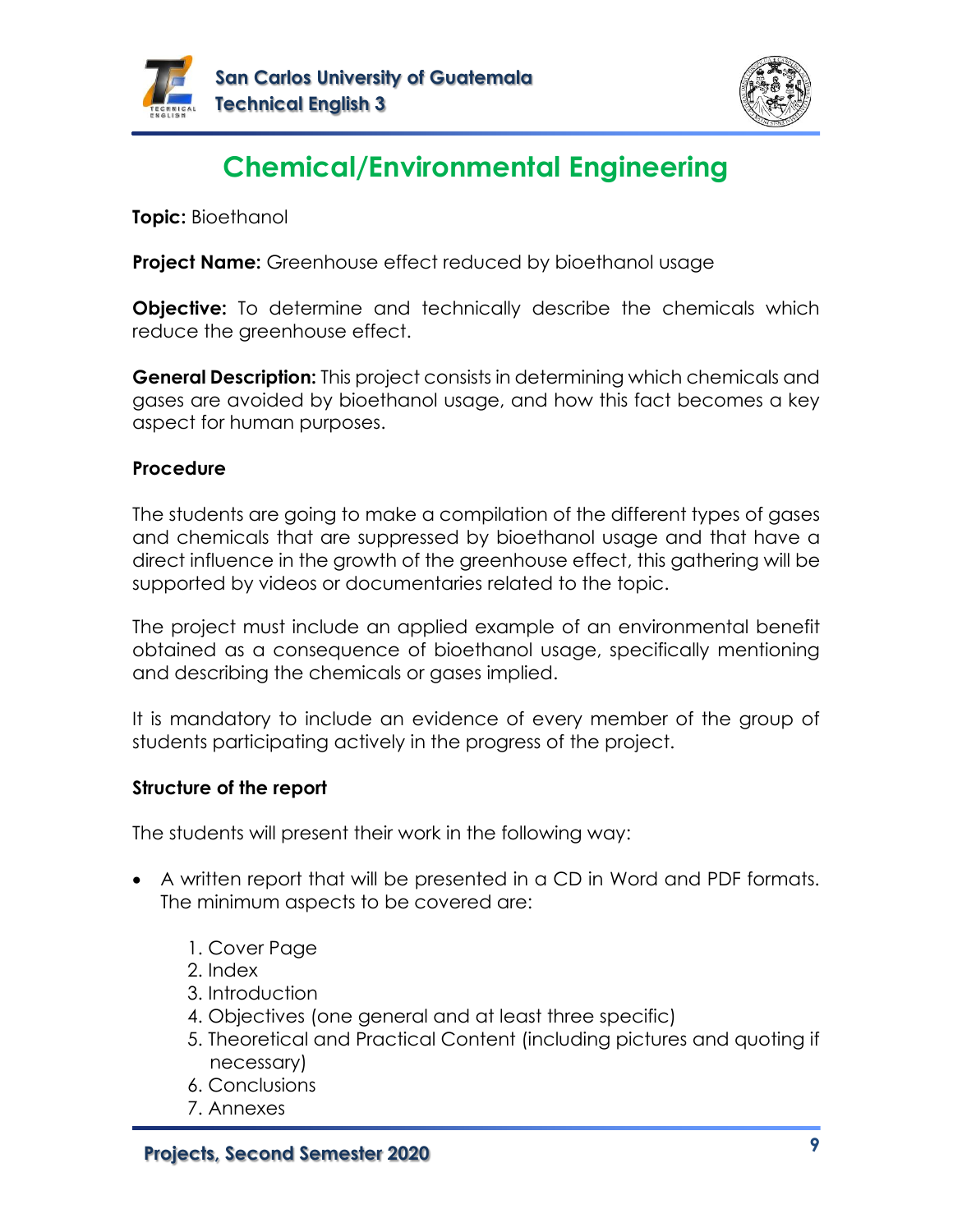



8. Bibliography or electronic references

• A video of the group members describing COMPLETELY in English the characteristics of every single chemical or gas that was chosen as a greenhouse effect reductive component.

| 1. | Bioethanol          | 11. Ethylene             | 21. Sawdust                       |
|----|---------------------|--------------------------|-----------------------------------|
| 2. | <b>Biofuel</b>      | 12. Fermentation         | 22. Sorghum                       |
| 3. | <b>Biomass</b>      | 13. Fuel                 | 23. Sugarcane                     |
| 4. | <b>Blend</b>        | 14. Fuel cell            | 24. Volatile organic<br>compounds |
| 5. | Crop                | 15. Greenhouse<br>effect | 25. Yeast                         |
| 6. | Dehydrate           | 16. Grind                |                                   |
| 7. | Dilute              | 17. Hydrolysis           |                                   |
| 8. | <b>Distillation</b> | 18. Lignin               |                                   |
| 9. | Enzyme              | 19. Methanol             |                                   |
|    | 10. Ethanol         | 20. Octane Rating        |                                   |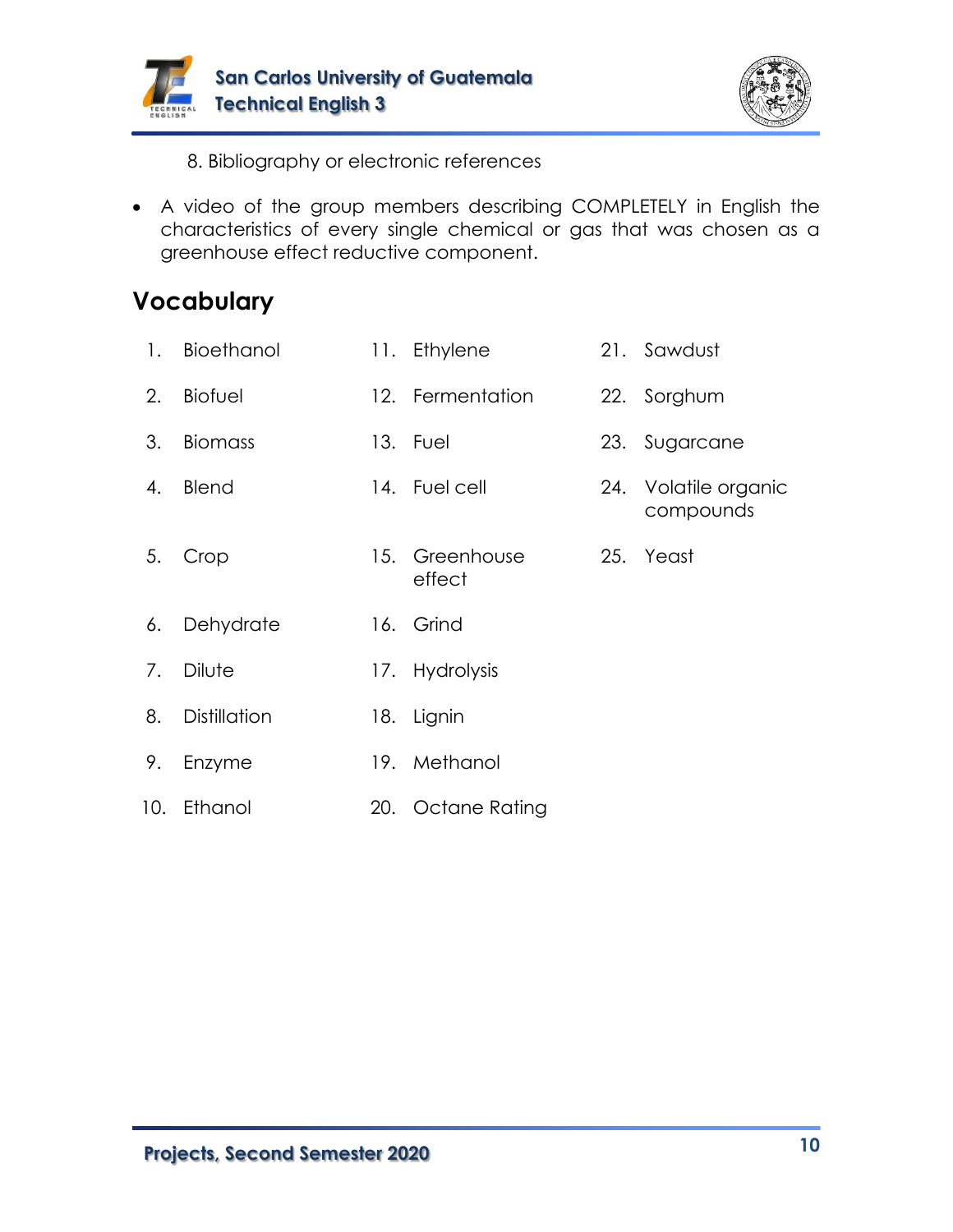



# **Electrical/Electronic Engineering**

**Topic:** Telecommunications

**Project Name:** Bluetooth functionality

**Objective:** To determine the way in which Bluetooth works, and also to make a comparison with traditional telecommunication means.

**General Description:** This project consists in stablishing what components are common for both traditional telecommunication means (wire based) and Bluetooth functionality, as well as determining the precise differences between these two subjects.

### **Procedure**

The students are going to research in detail the way in which Bluetooth communication works, and for this purpose they have to include a diagram of the components that compose a bluetooth system.

For this project, students have to physically present and explain the function of electric or electronic components isolated from a complete device (cell phone, laptop, etc.). It is mandatory to include an evidence of every member of the group of students participating actively in the progress of the project.

### **Structure of the report**

- A written report that will be presented in a CD in Word and PDF formats. The minimum aspects to be covered are:
	- 1. Cover Page
	- 2. Index
	- 3. Introduction
	- 4. Objectives (one general and at least three specific)
	- 5. Theoretical and Practical Content (including pictures and quoting if necessary)
	- 6. Conclusions
	- 7. Annexes
	- 8. Bibliography or electronic references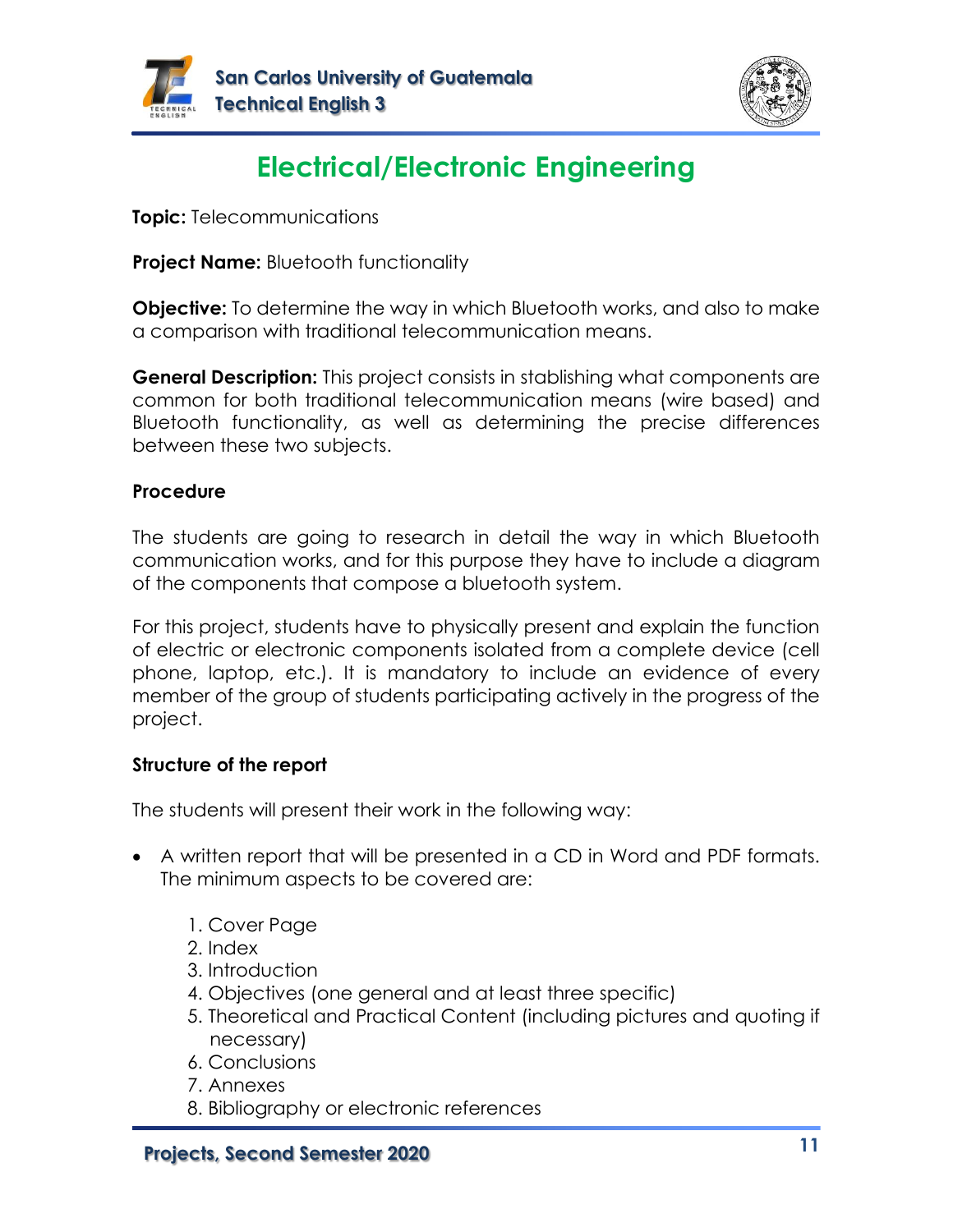



• A video of the group members describing COMPLETELY in English the special features of the parts that difference traditional telecommunication means from the Bluetooth devices, ideally showing the physical components while making the exposition.

| 1.  | <b>Access Point</b>                              | 11. Host                             | 21. Profile                   |
|-----|--------------------------------------------------|--------------------------------------|-------------------------------|
| 2.  | Active Mode                                      | 12. Inquiry Procedure 22. Scatternet |                               |
| 3.  | Authentication                                   | 13. Internet Bridge                  | 23. Service security<br>level |
| 4.  | Bluetooth                                        | 14. Master Device                    | 24. Slave device              |
| 5.  | <b>Bluetooth Active</b><br><b>Member Address</b> | 15. Name discovery                   | 25. Tethering                 |
| 6.  | Bluetooth<br>Connection<br>Protocol              | 16. Paging                           |                               |
| 7.  | <b>Bluetooth device</b><br>class                 | 17. Pairing                          |                               |
| 8.  | Connectable                                      | 18. Passkey                          |                               |
| 9.  | Device discovery 19. Piconet                     |                                      |                               |
| 10. | Discoverable                                     | 20. PIN                              |                               |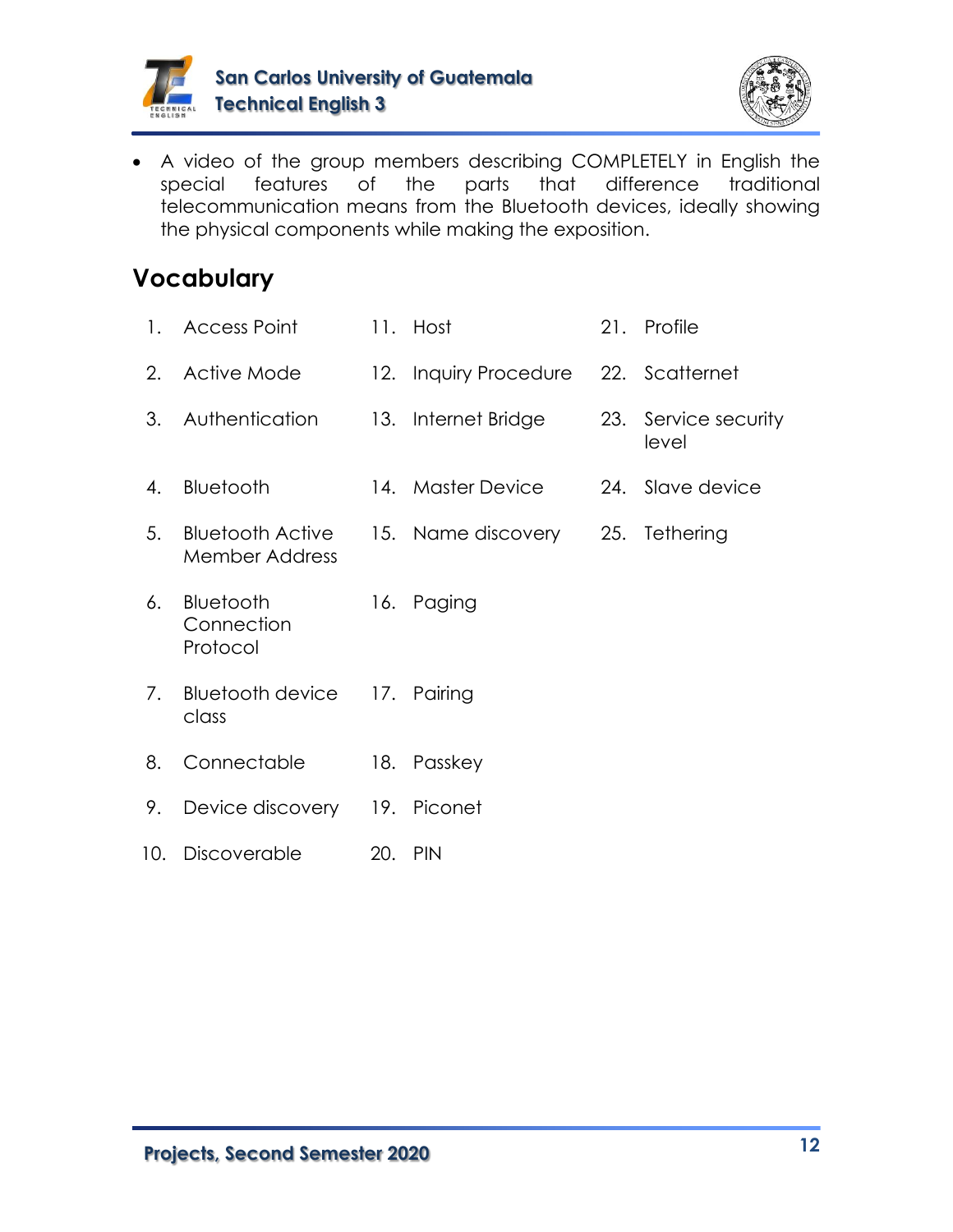



# **Mechanical Engineering**

**Topic:** Engines and motors

**Project Name:** Assembly of a basic engine/motor

**Objective:** To acquire the basic sequence knowledge in order to assemble an engine, as well as the notion of how the parts are interconnected in these devices.

**General Description:** This project consists in obtaining basic parts of an engine or motor such as: spark plugs, valves, pistons, etc., and after that assemble a basic motor.

### **Procedure**

The students are going to assemble a basic engine or at least interconnect the different parts that are implied so that a simulation of the engine's operation is exemplified.

There must be pictures of the group members physically having the parts and a demonstration of the assembly through a video. The best scenario is to make the engine work, if it wasn't possible, the group must at least assemble the engine with ALL THE NECESSARY PARTS (no exceptions with these regulation).

### **Structure of the report**

- A written report that will be presented in a CD in Word and PDF formats. The minimum aspects to be covered are:
	- 1. Cover Page
	- 2. Index
	- 3. Introduction
	- 4. Objectives (one general and at least three specific)
	- 5. Theoretical and Practical Content (including pictures and quoting if necessary)
	- 6. Conclusions
	- 7. Annexes
	- 8. Bibliography or electronic references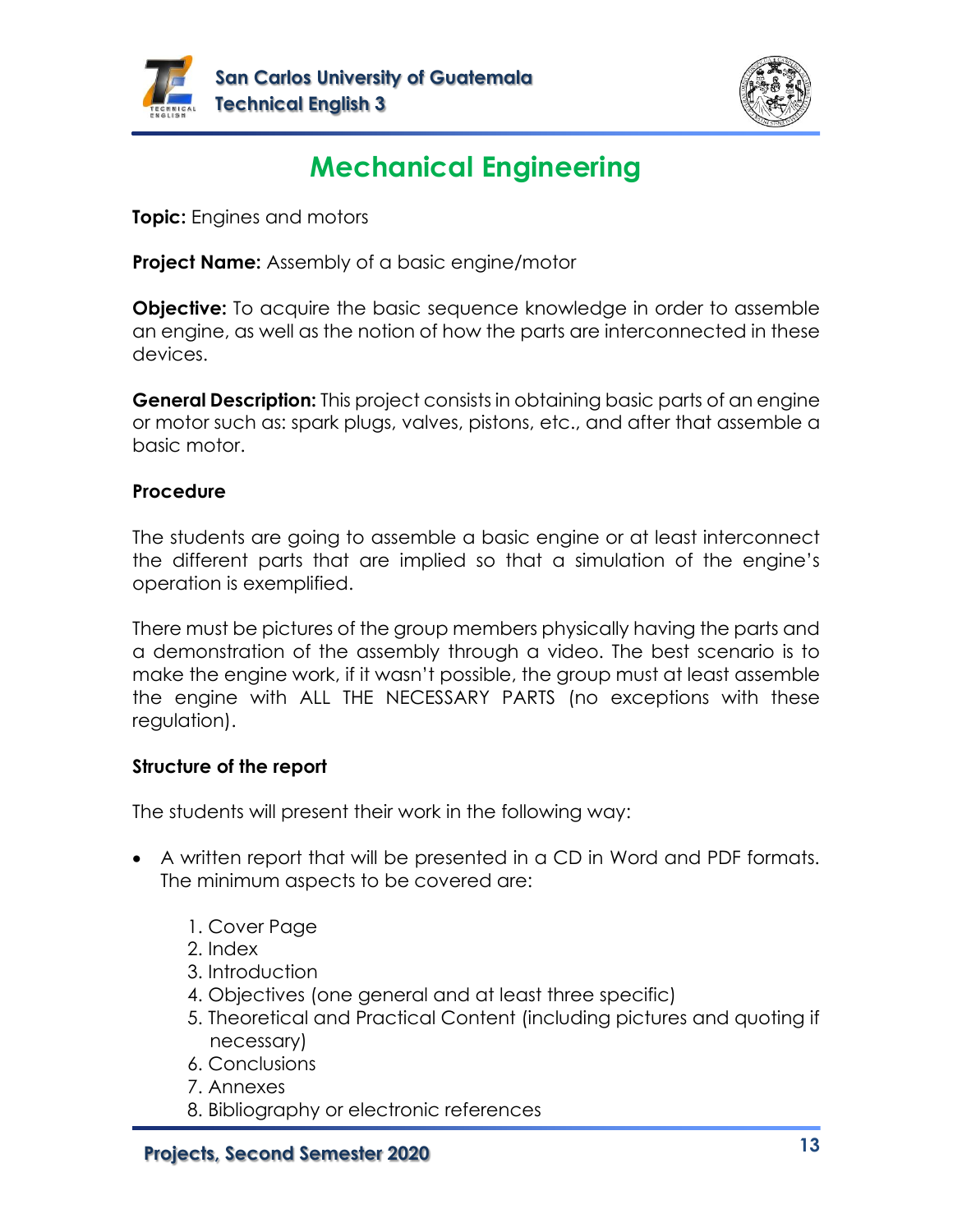



• A video of the group members describing COMPLETELY in English the engine's operation with the premise of physically having the parts that compose the motor.

| 1. | AC induction<br>motor             | 11. Sump          |     | 21. Rated torque |
|----|-----------------------------------|-------------------|-----|------------------|
| 2. | AC synchronous 12. Rotor<br>motor |                   |     | 22. Resonance    |
| 3. | Amplifier                         | 13. Commutator    | 23. | Stator           |
| 4. | DC motor                          | 14. Brush         | 24. | <b>Stiffness</b> |
| 5. | Spark plug                        | 15. Axle          |     | 25. Winding      |
| 6. | <b>Valve</b>                      | 16. Field magnet  |     |                  |
| 7. | Piston                            | 17. Horsepower    |     |                  |
| 8. | Piston rings                      | 18. Inductance    |     |                  |
| 9. | Connecting rod                    | 19. Outgassing    |     |                  |
|    | 10. Crankshaft                    | 20. Rated current |     |                  |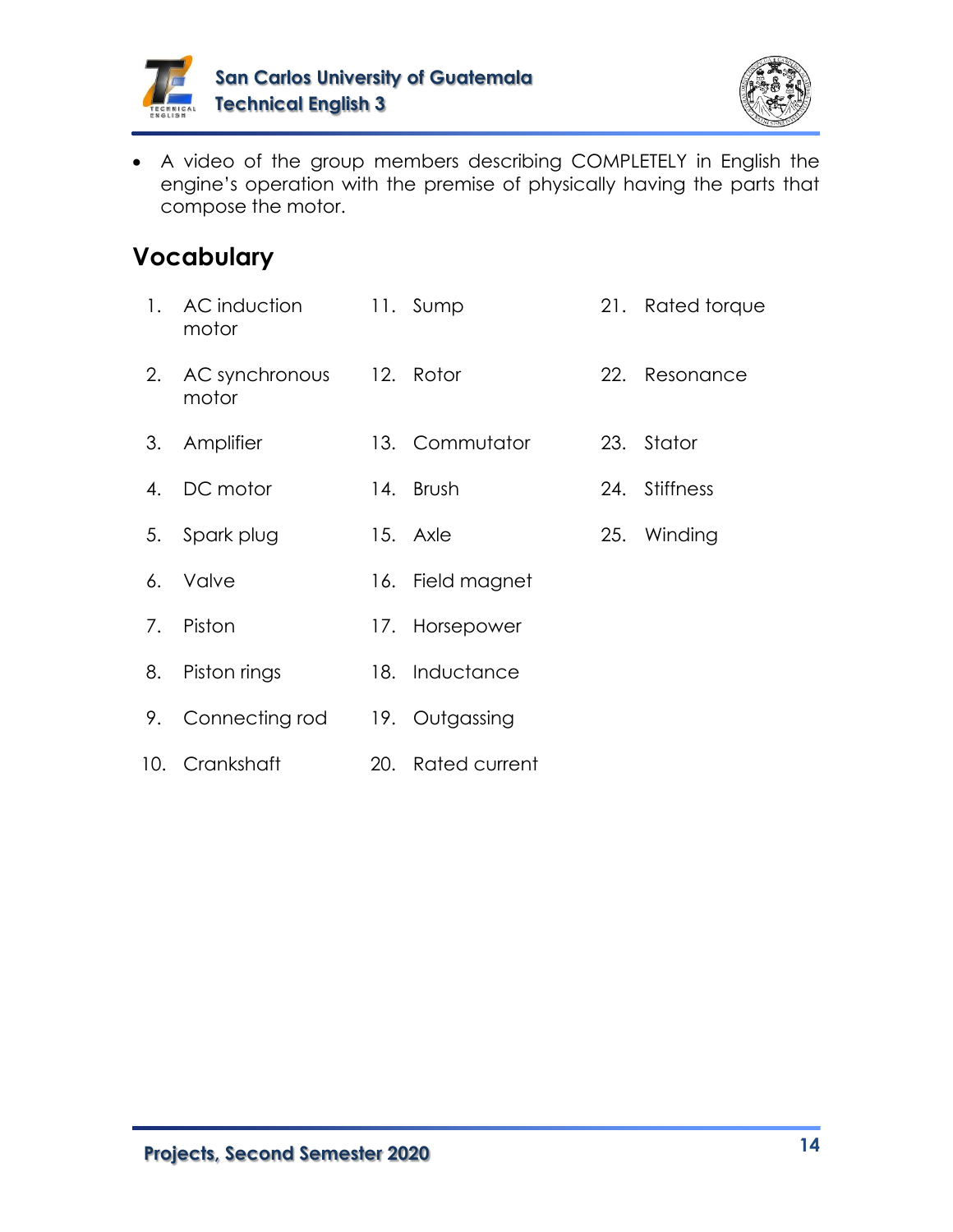



# **Math and Physics Bachelor Degrees**

**Topic:** Solar Energy

**Project Name:** Modeling the transmission of Solar Energy

**Objective:** To build the technical foundations of the transmission of solar energy to our planet.

**General Description:** This project consists in determining math models that forecast physical properties of solar energy motion to earth as well as describing properties and components of this type of energy based on physics theory.

#### **Procedure**

The students are going to research about math modeling related to solar energy traveling to Earth. They must justify with a theoretical example (equations or functions) the motion of solar energy.

Moreover, there must be included a profound explanation of the physical concepts that are implied in the movement of solar energy to Earth. A basic laboratory demonstration of the concepts must be included with the explanation of all the group members; it can be something which shows a basic notion of the behavior of this type of energy.

### **Structure of the report**

- A written report that will be presented in a CD in Word and PDF formats. The minimum aspects to be covered are:
	- 1. Cover Page
	- 2. Index
	- 3. Introduction
	- 4. Objectives (one general and at least three specific)
	- 5. Theoretical and Practical Content (including pictures and quoting if necessary)
	- 6. Conclusions
	- 7. Annexes
	- 8. Bibliography or electronic references